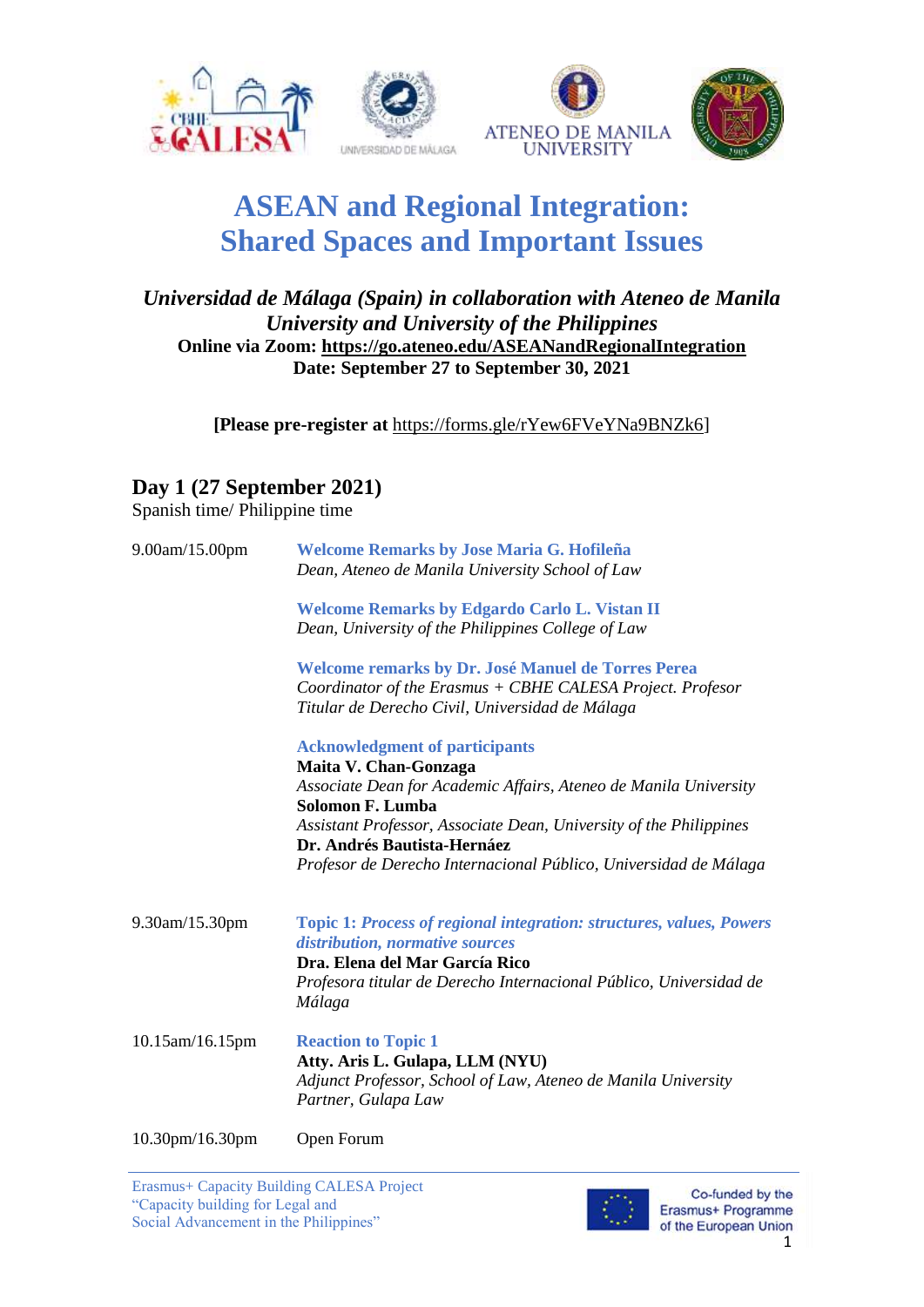







| $10.45$ am/16.45pm                       | Topic 2: Governance and accountability in an economic integration:<br>The case of the EU |
|------------------------------------------|------------------------------------------------------------------------------------------|
|                                          | Dra. Laura Gómez Urquijo                                                                 |
|                                          | Profesora titular de Derecho Internacional Público, Universidad de                       |
|                                          | Deusto                                                                                   |
|                                          | Dra. María Luisa Sánchez Barrueco                                                        |
|                                          | Profesora titular de Derecho Internacional Público, Universidad de                       |
|                                          | Deusto                                                                                   |
| $11.45$ am/17.45pm                       | <b>Reaction to Topic 2</b>                                                               |
|                                          | Dr. Marissa Maricosa A. Paderon, PhD (Ateneo de Manila)                                  |
|                                          | Assistant Professor, Department of Economics, Ateneo de Manila                           |
|                                          | University                                                                               |
| 12.30 <sub>pm</sub> /18.30 <sub>pm</sub> | Open Forum                                                                               |

## **Day 2 (28 September 2021)**

Spanish time/ Philippine time

| 9.00am/15.00pm              | <b>Topic 3: Environmental Law: Environmental Security and</b><br><b>Implementation</b><br>Dra. María Isabel Torres Cazorla<br>Profesora titular de Derecho Internacional Público, Universidad de<br>Málaga                                                                              |
|-----------------------------|-----------------------------------------------------------------------------------------------------------------------------------------------------------------------------------------------------------------------------------------------------------------------------------------|
| 9.45am/15.45pm              | <b>Reaction to Topic 3</b><br>Dr. Antonio Gabriel M. La Viña, JSD (Yale)<br>Professorial Lecturer, College of Law, University of the Philippines<br>Adjunct Professor, School of Law, Ateneo de Manila University<br>Visiting Professor, College of Law, Ateneo de Zamboanga University |
| 10.15am/16.15pm             | Open Forum                                                                                                                                                                                                                                                                              |
| 10.30am/16.30pm             | <b>Topic 4: Security and disaster management and regulation</b><br>Dr. Andrés Bautista-Hernáez<br>Profesor de Derecho Internacional Público, Universidad de Málaga                                                                                                                      |
| 11.15am/17.45pm             | <b>Reaction to Topic 4</b><br>Atty. Ryan Jeremiah D. Quan, LLM (Notre Dame)<br>Professor, School of Law, Ateneo de Manila University<br>Visiting Professor, College of Law, Ateneo de Zamboanga University                                                                              |
| $11.45$ and $17.45$ and $1$ | $\bigcap_{n\geq 0}$ $\bigcap_{n\geq 0}$                                                                                                                                                                                                                                                 |

11.45am/17.45pm Open Forum

#### **Day 3 (29 September 2021)** Spanish time/ Philippine time

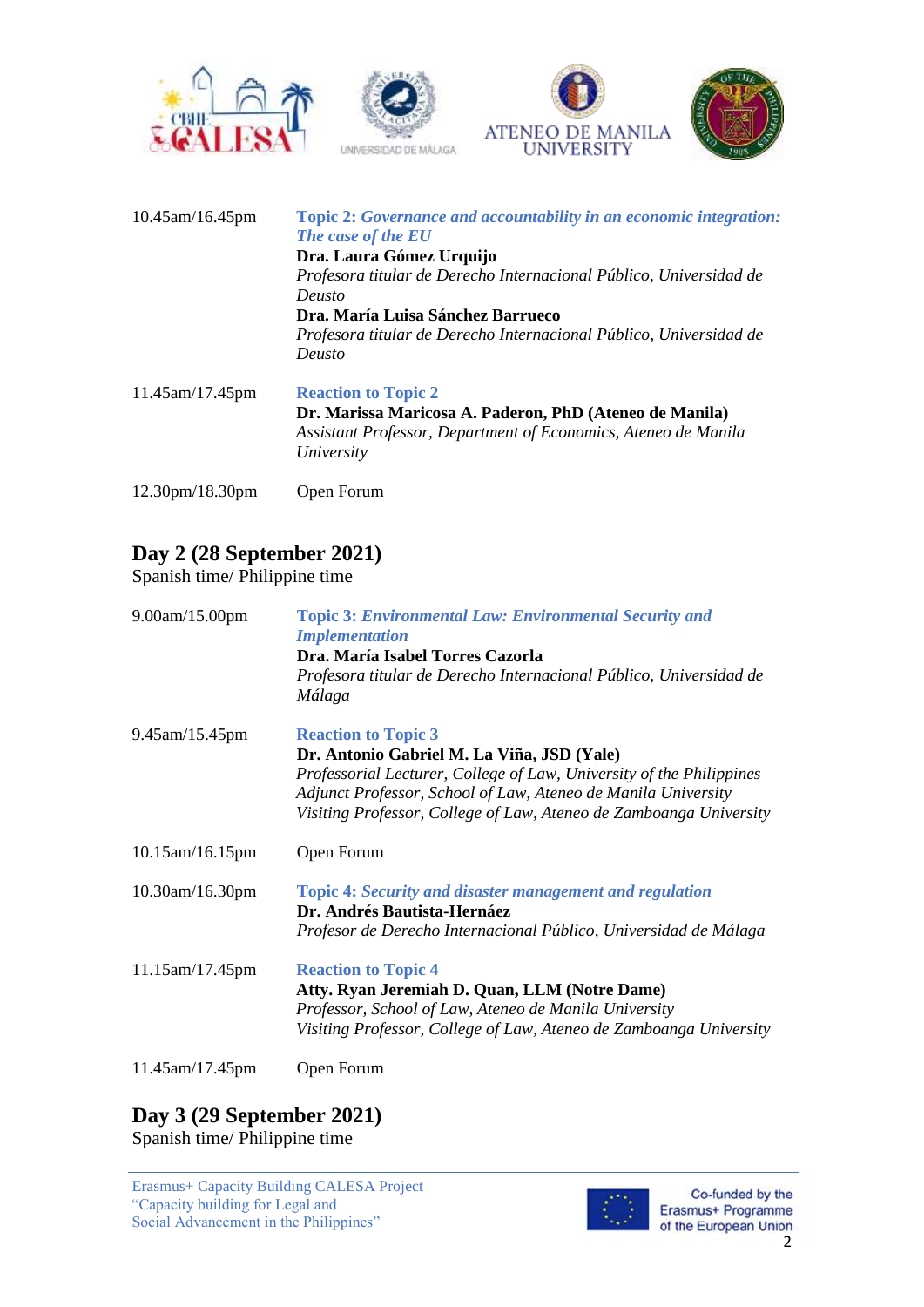







| 9.00am/15.00pm  | <b>Topic 5: Gender equality in context of regional integrations</b><br>considering SDG Objective 5<br><b>Magdalena Martín Martínez</b>                                                      |
|-----------------|---------------------------------------------------------------------------------------------------------------------------------------------------------------------------------------------|
|                 | Catedrática de Derecho Internacional Público, Universidad de Málaga<br><b>Carolina Jiménez Sánchez</b>                                                                                      |
|                 | Profesora Contratada Doctora, Universidad de Málaga                                                                                                                                         |
| 9.45am/15.45pm  | <b>Reaction to Topic 5</b>                                                                                                                                                                  |
|                 | Atty. Amparita Sta. Maria, LLM (Toronto)                                                                                                                                                    |
|                 | Director, Graduate Legal Studies Institute, Ateneo de Manila University<br>Director, Urduja Women's Desk, Human Rights Center, Ateneo de<br>Manila University                               |
|                 | Professor, School of Law, Ateneo de Manila University                                                                                                                                       |
|                 | Professorial Lecturer in International and Human Rights Law,<br>Philippine Judicial Academy                                                                                                 |
| 10.15am/16.15pm | Open Forum                                                                                                                                                                                  |
| 10.30am/16.30pm | <b>Topic 6: Regional Ocean Governance and Fisheries Cooperation</b><br>from A European Perspective<br><b>Dr. Richard Collins</b>                                                            |
|                 | Associate Professor, University College Dublin                                                                                                                                              |
| 11.15am/17.45pm | <b>Reaction to Topic 6</b>                                                                                                                                                                  |
|                 | Atty. Jacqueline Joyce F. Espenilla, LLM (Harvard)<br>Senior Lecturer, College of Law, University of the Philippines<br>Legal Officer, UP Institute for Maritime Affairs and Law of the Sea |
| 11.45am/17.45pm | Open Forum                                                                                                                                                                                  |

# **Day 4 (30 September 2021)**

Spanish time/ Philippine time

| $9.00$ am/15.00pm  | <b>Topic 7: The Indo-Pacific Geopolitical Dispute</b><br>Dr. Felipe Pathé Duarte<br>Researcher and Assistant Professor, Universidade Nova Lisboa                                                              |
|--------------------|---------------------------------------------------------------------------------------------------------------------------------------------------------------------------------------------------------------|
| $10.00$ am/16.00pm | <b>Reaction to Topic 7</b><br>Dr. Jay L. Batongbacal, JSD (Dalhousie)<br>Director, UP Institute for Maritime Affairs and Law of the Sea<br>Associate Professor, College of Law, University of the Philippines |
| $10.30$ am/16.30pm | Open Forum                                                                                                                                                                                                    |
| $10.45$ am/16.45pm | Topic 8: The protection of Human Rights in the EU<br><b>Marie-Luce Paris</b>                                                                                                                                  |